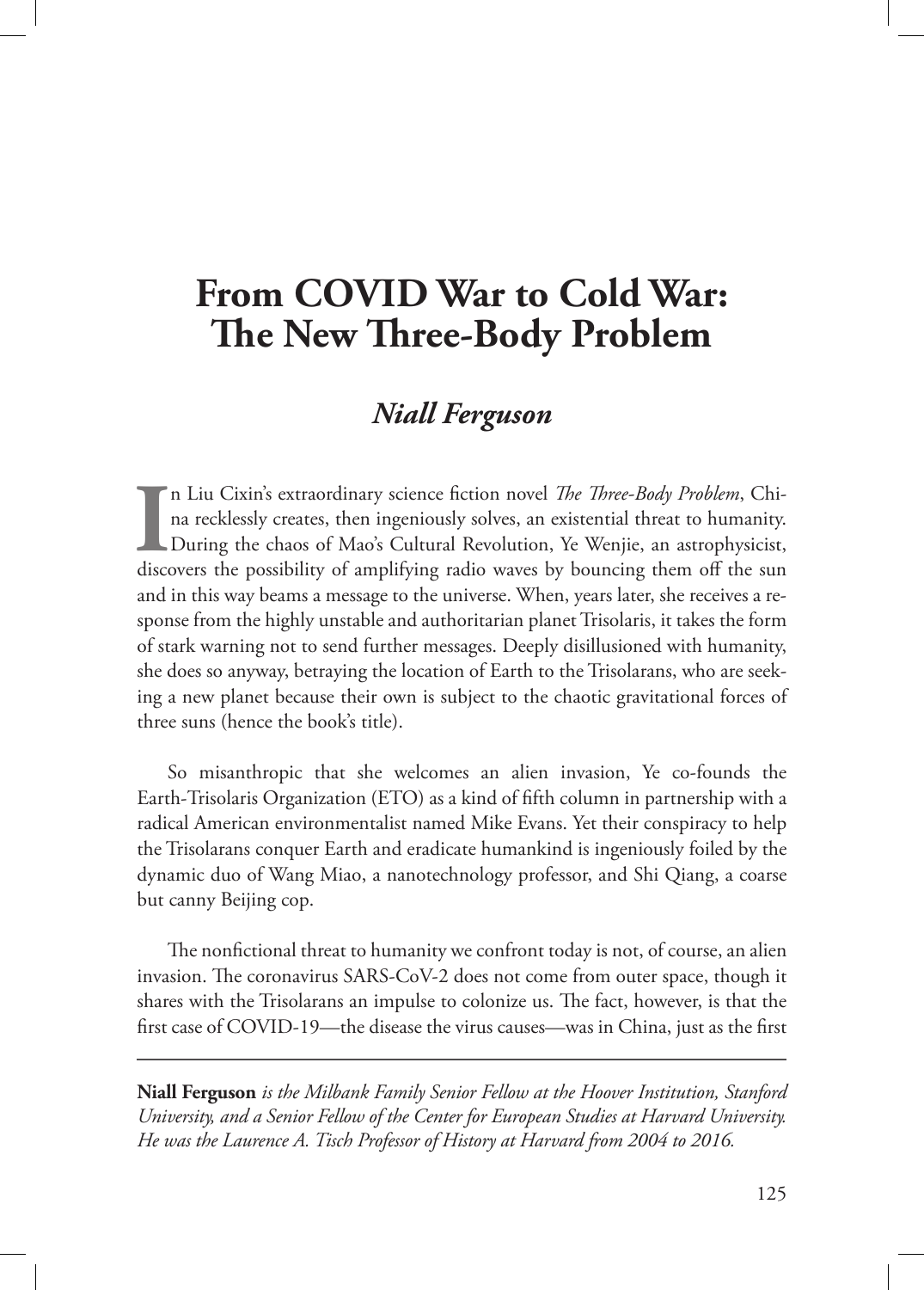## *America in the World 2020*

messages to Trisolaris were sent from China. Rather as in *The Three-Body Problem*, the Chinese Communist Party caused this disaster—first by covering up how dangerous the new virus SARS-CoV-2 was, then by delaying the measures that might have prevented its worldwide spread. Yet now—again, as in Liu Cixin's novel—China wants to claim the credit for saving the world from it. Liberally exporting testing kits and facemasks, the Chinese government has sought to snatch victory from the jaws of a defeat it inflicted.

Not only that, but the deputy director of the Chinese Foreign Ministry's Information Department has gone so far as to endorse a conspiracy theory that the coronavirus originated in the United States. On March 12, Zhao Lijian tweeted: "It might be [the] U.S. army who brought the epidemic to Wuhan." Zhao also retweeted a claim that an American team had brought the virus with them when they participated in the World Military Games in Wuhan last October.

It was already obvious early last year that a new Cold War—between the United States and China—had begun. What started out in 2018 as a trade war—a tit for tat over tariffs while the two sides argued about the American trade deficit and Chinese intellectual property theft—had rapidly metamorphosed into a technology war over the global dominance of the Chinese company Huawei in 5G network telecommunications; an ideological confrontation in response to the treatment of the Uighur minority in China's Xinjiang region and the pro-democracy protesters in Hong Kong; and an escalation of old frictions over Taiwan and the South China Sea. Henry Kissinger himself acknowledged last November that we are "in the foothills of a Cold War."

The COVID-19 pandemic has merely intensified Cold War II, at the same time revealing its existence to those who last year doubted it was happening. (Chinese scholars such as Yao Yang now openly discuss it.) It is therefore to state the obvious that China will be the biggest geopolitical challenge facing the next president, whoever is sworn in next January. In the United States, public sentiment toward China has become more hawkish. Armed with John Bolton's new memoir, Joe Biden's campaign can now claim that their man would be tougher toward Xi Jinping than Donald Trump has been. Commentators (and there are many) who doubt the capacity of the United States to reinvigorate and reassert itself imply that this is a Cold War the Communist power can win. Those who believe in historical cycles are already writing the obituary for a dollar-dominated world.

Yet it would be a mistake to focus an essay such as this exclusively on the U.S.-China relationship. As Henry Kissinger has argued, the pandemic "will forever